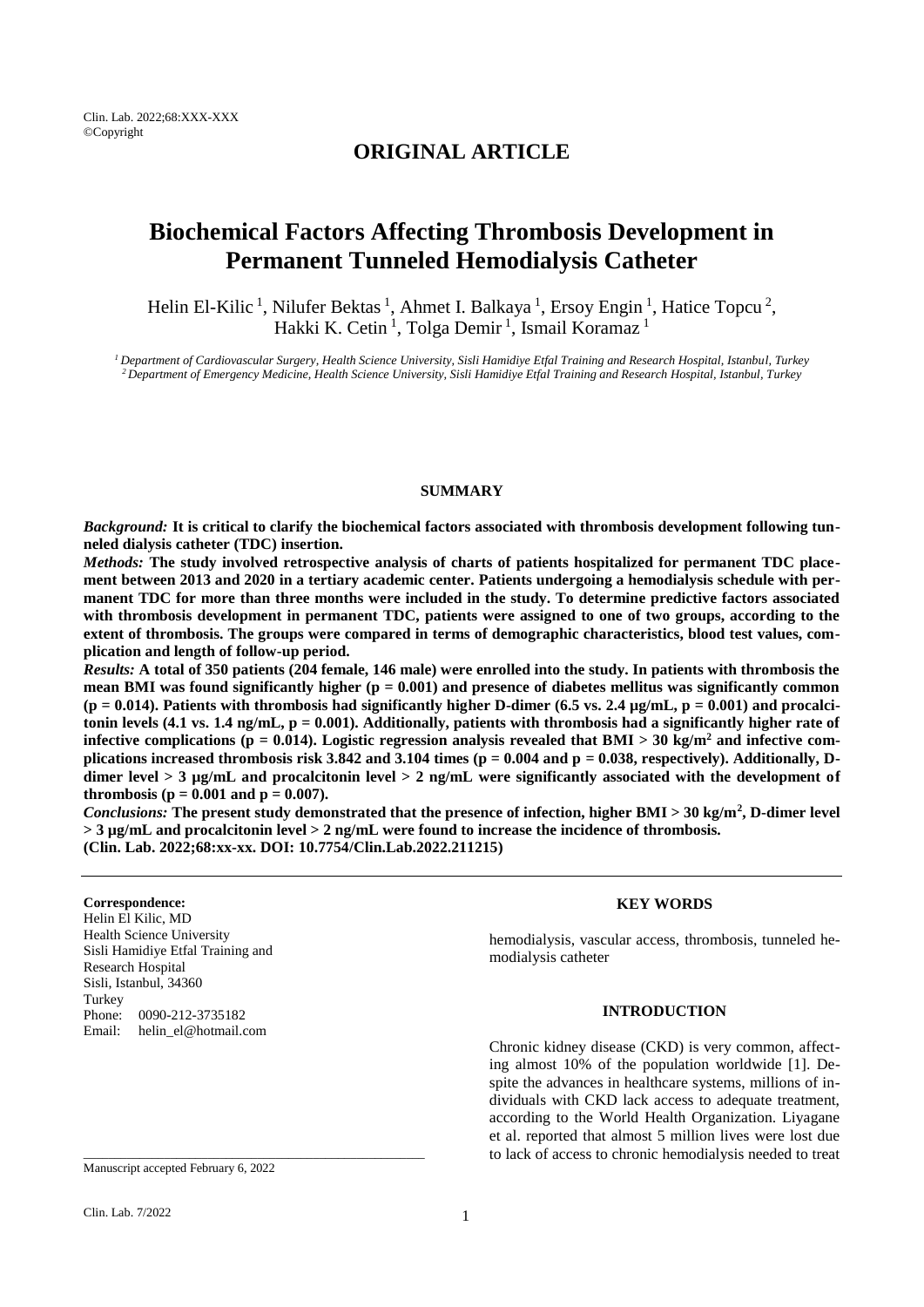end-stage kidney disease [2]. Recently, arterio-venous fistulas, grafts, and permanent catheters have become access options for hemodialysis.

Tunneled dialysis catheter (TDC) was approved for use in hemodialysis; however, in the early 2000's, guidelines recommended avoiding the use of TDC without the provision for permanent access. In 2019, the National Kidney Foundation Kidney Disease Outcomes Quality Initiative advised the use of TDC in the following cases: the absence of opportunity for arterio-venous access, multiple unsuccessful access creation without any option for hemodialysis access, and limited life expectancy [3]. Previous reports have demonstrated the effectiveness and reliability of TDC in patients undergoing permanent hemodialysis, while also highlighting serious possible complications of TDC placement. Arterial puncture, hematoma formation, nerve injury, pneumothorax, hemothorax, catheter dysfunction, and arrhythmia can be considered as early procedural complications. Late complications include catheter-associated infections, dislodgments, occlusions, sepsis, and thrombosis [4,5]. Arpaci et al. found a thrombosis rate of 25% after TDC placement, stating that 46% of these patients required TDC replacement [6]. In another study, Castro et al. found a 7.9% thrombosis following TDC insertion [3].

Although previous research investigated thrombosis rate following TDC placement in patients undergoing hemodialysis, no study has investigated the predictive factors for thrombosis development following hemodialysis access with TDC. In the present study, we aimed to clarify factors associated with thrombosis development following TDC insertion.

#### **MATERIALS AND METHODS**

#### **Study population**

The present study was conducted in accordance with the principles of the Declaration of Helsinki. After the Institutional Review Board approval (date/no.: 22.12.2020- 3091), we reviewed charts of patients hospitalized for permanent TDC placement between 2013 and 2020 in a tertiary academic center. The informed consent for use of personal data in academic research was obtained from all patients and/or their relatives. Patients undergoing a hemodialysis schedule with permanent TDC for more than three months were included in the study. The indications of vascular access with permanent TDC were the inability to achieve vascular access with arterio-venous fistula, limited life expectation, and patients' choice. Also, permanent TDC was placed in patients awaiting transplantation and maturation of autogenous arterio-venous fistula. Patients were excluded if they were under 18 years old, had missing demographic data, or lost their lives in the follow-up period. Unsuccessful cases were also excluded.

An exhaustive medical history was obtained, and a detailed physical examination was conducted on all pa-

tients. Records were made of patients' demographic characteristics including age, gender, body mass index (BMI), comorbidities and thrombosis history, and also number of postoperative white blood cell (WBC) and blood platelet (PLT), fibrinogen concentration, procalcitonin, and D-dimer level.

#### **Permanent TDC Placement Technique**

All patients in the present study were evaluated by a nephrologist and referred by the cardiovascular surgery department. To determine any venous pathology, preprocedural ultrasonography was performed for venous mapping and venous diameter assessment. All patients received standard instructions before permanent TDC placement. All procedures were performed by at least two experienced cardiovascular surgeons. After being given local anesthesia with prilocaine (Citanest® Astra Zeneca, Germany) and/or sedation with 2 to 3 mg midazolam, patients underwent venous puncture under ultrasonography guidance to the targeted vein, and catheter location was confirmed by fluoroscopy. Each limb of the permanent TDC was flushed with 10 mL of sterile saline solution and 5,000 U/mL concentrated heparin which was left in situ until the next dialysis session. Records were made of the site and location of permanent TDC placement.

All patients were assessed in terms of complication and survival in follow-ups. Complications were classified as thrombosis, infective complications or other complications. Additionally, follow-up duration was also recorded. To determine predictive factors associated with thrombosis development in permanent TDC, patients were assigned to one of two groups according to the presence of thrombosis. The groups were compared in terms of demographic characteristics, blood test values, complications, and length of follow-up period.

## **Statistical analysis**

The Statistical Package for Social Sciences version 25 (SPSS IBM Corp., Armonk, NY, USA) program was used. Normality of distribution of the variables was determined by Shapiro-Wilk test and Q-Q plots. Independent Student's *t-*test was used for comparison of the normally distributed variable between the groups, and Mann-Whitney U test was used for non-normally distributed data. Quantitative data are showed as mean ± standard derivation values. Categorical variables were grouped and compared using the  $\chi^2$  test or Fisher's exact test. Binary logistic regression analysis was used to evaluate parameters that were significant in univariate regression analysis. Kaplan-Meier curve was used to evaluate thrombosis development times. The data were analyzed at a 95% confidence level, and a p-value of less than 0.05 was considered statistically significant.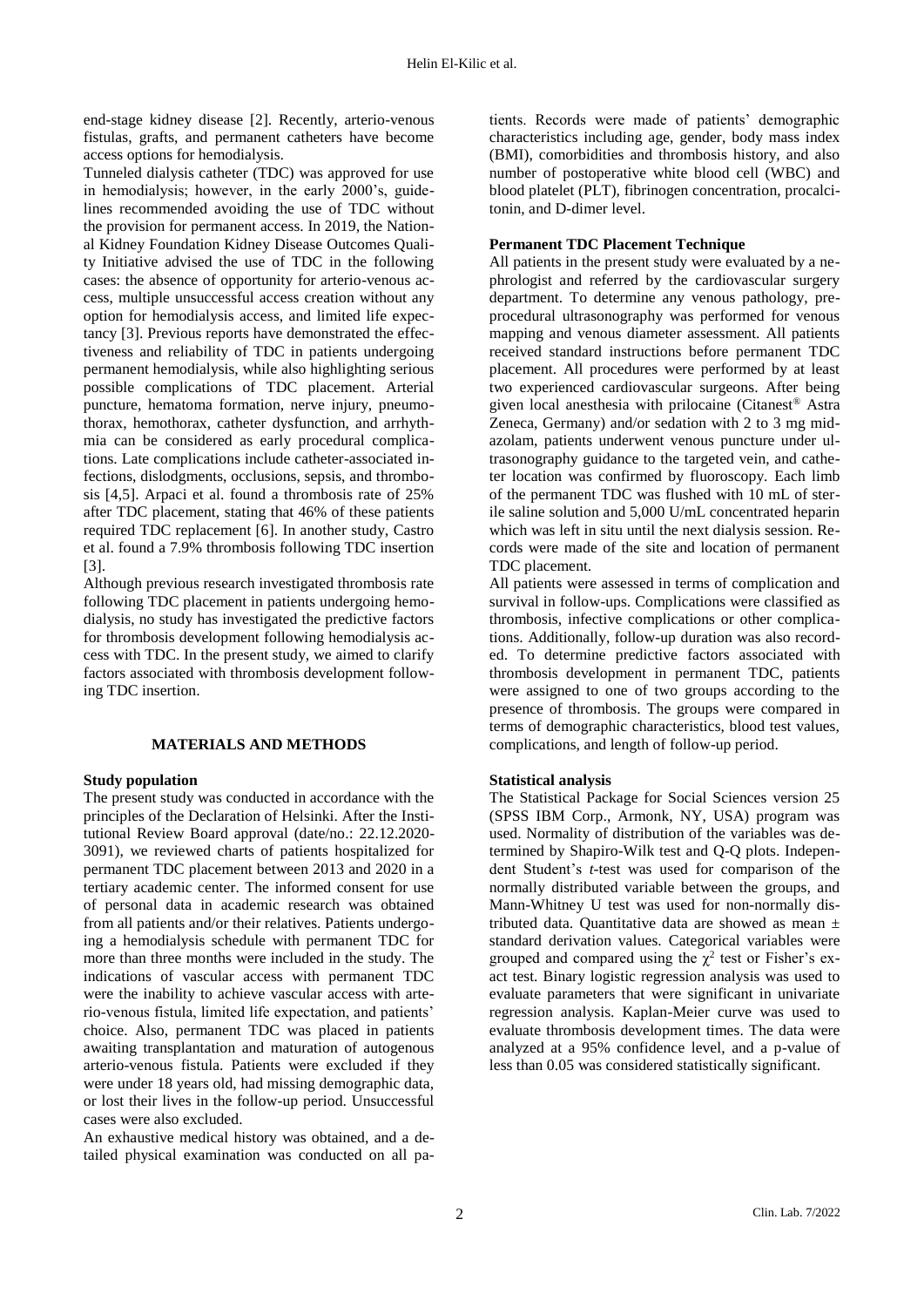**Table 1. Demographic data and procedure information of all patients included in the study.**

|                                | n:350            |  |  |  |  |
|--------------------------------|------------------|--|--|--|--|
| Age (years)                    | $60.8 \pm 14.6$  |  |  |  |  |
|                                | Gender           |  |  |  |  |
| <b>Female</b>                  | 204 (58.3%)      |  |  |  |  |
| <b>Male</b>                    | 146 (41.7%)      |  |  |  |  |
| BMI $(kg/m^2)$ *               | $26.5 \pm 5.3$   |  |  |  |  |
| Comorbidity                    |                  |  |  |  |  |
| <b>Hypertension</b>            | 214 (61.1%)      |  |  |  |  |
| <b>Diabetes mellitus</b>       | 177 (50.05%)     |  |  |  |  |
| Coronary artery disease        | 182 (52.0%)      |  |  |  |  |
| <b>Chronic kidney disease</b>  | 299 (85.4%)      |  |  |  |  |
| ASA score *                    | $2.1 \pm 0.8$    |  |  |  |  |
| <b>Thrombosis history</b>      |                  |  |  |  |  |
| Yes                            | $17(4.8\%)$      |  |  |  |  |
| N <sub>0</sub>                 | 333 (95.2%)      |  |  |  |  |
| Side                           |                  |  |  |  |  |
| <b>Right</b>                   | $175(50.0\%)$    |  |  |  |  |
| Left                           | 175 (50.0%)      |  |  |  |  |
| <b>Localization</b>            |                  |  |  |  |  |
| Internal jugular vein          | 324 (92.5%)      |  |  |  |  |
| <b>Femoral vein</b>            | $7(2.1\%)$       |  |  |  |  |
| Subclavian vein                | $19(5.4\%)$      |  |  |  |  |
| WBC $(L)$ *                    | $6.1 \pm 2.6$    |  |  |  |  |
| Platelet (x $10^3/\mu L$ )     | $211.7 \pm 81.5$ |  |  |  |  |
| Fibrinogen (mg/dL)             | $1.4 \pm 0.5$    |  |  |  |  |
| D-dimer $(\mu/L)$              | $4.1 \pm 2.2$    |  |  |  |  |
| Procalcitonin (ng/mL)          | $2.2 \pm 1.8$    |  |  |  |  |
| Creatinine (mg/dL)             | $1.6 \pm 1.5$    |  |  |  |  |
| ALT $(IU/L)$ *                 | $26.8 \pm 21.2$  |  |  |  |  |
| AST $(IU/L)*$                  | $29.7 \pm 28.7$  |  |  |  |  |
| <b>Infective complications</b> |                  |  |  |  |  |
| Yes                            | 26 (7.4%)        |  |  |  |  |
| N <sub>0</sub>                 | 324 (92.6%)      |  |  |  |  |
| <b>Other complications</b>     |                  |  |  |  |  |
| Yes                            | 33 (9.4%)        |  |  |  |  |
| N <sub>0</sub>                 | 317 (90.6%)      |  |  |  |  |
| <b>Death</b>                   | 28 (8.0%)        |  |  |  |  |
|                                |                  |  |  |  |  |

**\* mean ± standard deviation, ALT - alanine transaminase, ASA - American Society of Anesthesiologists, AST - aspartate transaminase, BMI - body mass index, TPN - total parenteral nutrition, WBC - white blood cell.**

#### **RESULTS**

For the final evaluation, 350 patients (204 female, 146 male) with a mean age of  $60.8 \pm 14.6$ , were enrolled into the study. The mean BMI of study population was 26.5 kg/m². Thrombosis history was detected in 17 patients (4.8%). Internal jugular vein was the most commonly used vessel (92.5%) for permanent TDC placement. The mean WBC level and platelet count were 6.1 L and 211.7 ( $x$  10<sup>3</sup>/ $\mu$ L). Also, the mean fibrinogen, D-dimer and procalcitonin levels were 1.4 mg/dL, 4.1 µg/mL and 2.2 ng/mL, respectively. Infective complications were seen in 26 patients (7.4%) and death in 28 (8.0%). Infection complications were tunnel infection in 19 patients, presence of metastatic infection disease in two patients, and sepsis in five patients. Except for infectious complication, hematoma around puncture side was detected in 21 patients, arrhythmia was seen in five patients, leg pain was observed in six patients, and loss of sense around puncture area occurred in one patient (Table 1).

For the two groups of patients, i.e., with and without thrombosis, there were similarities between age, gender, ASA score, and thrombosis history ( $p = 0.408$ ,  $p =$ 0.153,  $p = 0.786$ , and  $p = 0.955$ , respectively). In patients with thrombosis, the mean BMI was found significantly higher (30.1 vs. 25.7 kg/m<sup>2</sup>,  $p = 0.001$ ) and presence of diabetes mellitus was significantly common  $(65.0\% \text{ vs. } 47.6\%, \text{ p} = 0.014)$ . In both groups, the side and location of permanent TDC placement were comparable ( $p = 0.395$  and  $p = 0.935$ ). The WBC level, platelet count, fibrinogen level, and creatinine level had no effect on thrombosis development ( $p = 0.792$ ,  $p = 0.654$ ,  $p = 0.754$ , and  $p = 0.865$ , respectively). However, patients with thrombosis had significantly higher D-dimer  $(6.5 \text{ vs. } 2.4 \text{ µg/mL}, p = 0.001)$  and procalcitonin levels  $(4.1 \text{ vs. } 1.4 \text{ ng/mL}, p = 0.001)$ . Additionally, patients with thrombosis had a significantly higher rate of infective complications  $(15.0\% \text{ vs. } 5.9\%, \text{ p} = 0.014)$ . The death rate was not significantly different between groups  $(p = 0.917)$  (Table 2).

Logistic regression analysis revealed that diabetes mellitus had no effect on thrombosis development in patients with permanent TDC ( $p = 0.125$ ). In contrast,  $BMI > 30$  kg/m<sup>2</sup> and infective complications increased thrombosis risk 3.842 and 3.104 times ( $p = 0.004$  and  $p = 0.038$ , respectively). Additionally, D-dimer level  $> 3 \mu$ g/mL and procalcitonin level  $> 2 \text{ ng/mL}$  were significantly associated with the development of thrombosis after permanent TDC placement ( $p = 0.001$  and  $p = 0.007$ ) (Table 3). Kaplan-Meier curve of thrombosis development time according to infectious complication status, D-dimer level, procalcitonin level, and BMI are presented in Figure 1, 2, 3, 4, respectively.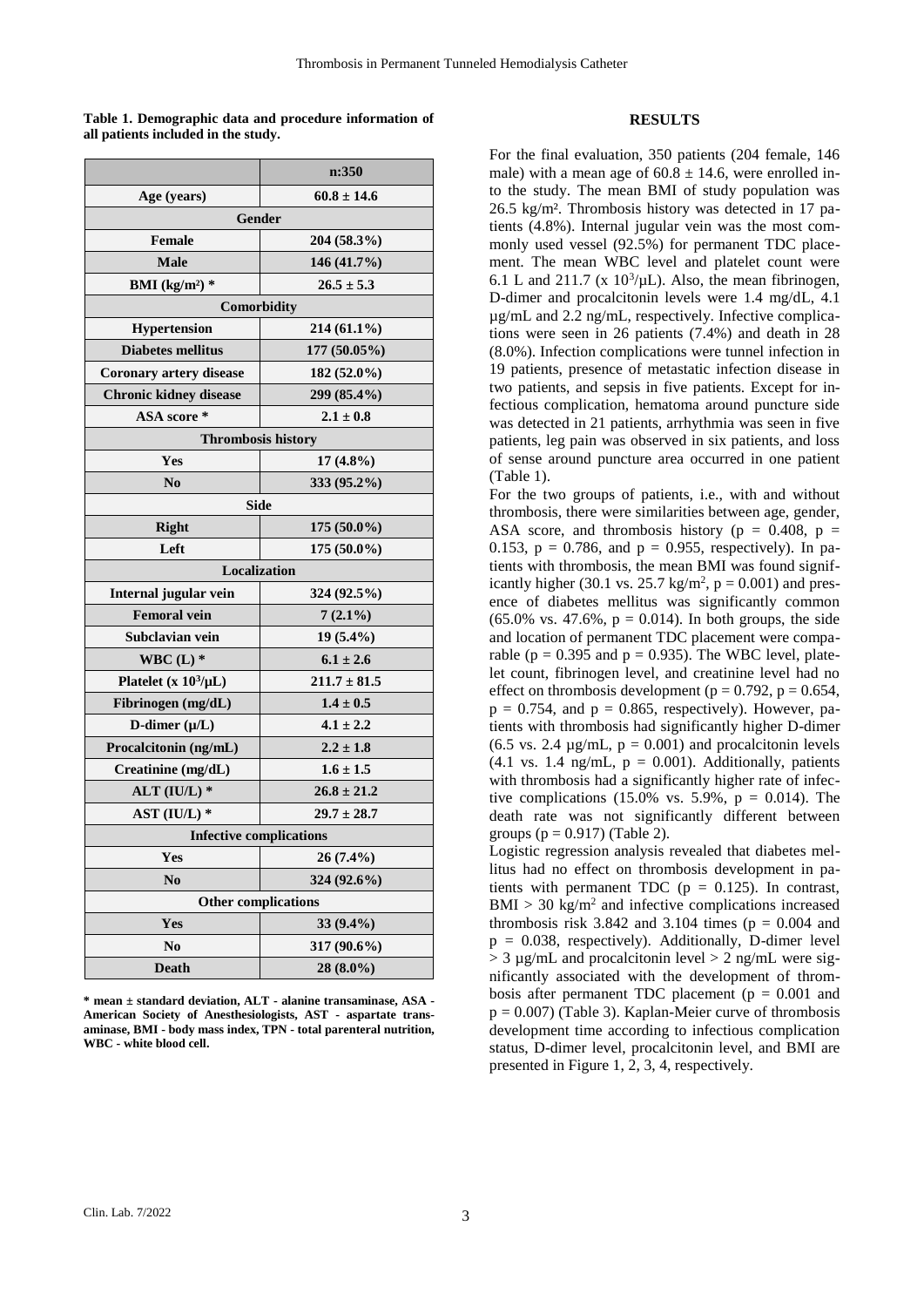|                                | No thrombosis (n:290) | Thrombosis (n:60)        | p-value |  |  |  |
|--------------------------------|-----------------------|--------------------------|---------|--|--|--|
| Age (years)                    | $60.5 \pm 13.4$       | $62.2 \pm 19.5$          | 0.408   |  |  |  |
| <b>Gender</b>                  |                       |                          |         |  |  |  |
| Female                         | $174(60.0\%)$         | $30(50.0\%)$             | 0.153   |  |  |  |
| <b>Male</b>                    | 116 (40.0%)           | 30 $(50.0\%)$            |         |  |  |  |
| BMI ( $kg/m2$ ) *              | $25.7 \pm 5.1$        | $30.1 \pm 4.9$           | 0.001   |  |  |  |
| Comorbidity                    |                       |                          |         |  |  |  |
| Hypertension                   | 172 (59.3%)           | 42 (70.0%)<br>0.122      |         |  |  |  |
| <b>Diabetes mellitus</b>       | 138 (47.6%)           | 39 (65.0%)<br>0.014      |         |  |  |  |
| <b>Coronary artery disease</b> | $151(52.1\%)$         | 31(51.7%)                | 0.955   |  |  |  |
| <b>Chronic kidney disease</b>  | 245 (84.5%)           | 54 (90.0%)<br>0.270      |         |  |  |  |
| ASA score*                     | $2.1 \pm 0.8$         | $2.0 \pm 0.9$            | 0.786   |  |  |  |
| Thrombosis history             |                       |                          |         |  |  |  |
| Yes                            | $14(4.9\%)$           | $3(5.0\%)$               |         |  |  |  |
| N <sub>0</sub>                 | 276 (95.1%)           | 57 (95.0%)               | 0.955   |  |  |  |
| <b>Side</b>                    |                       |                          |         |  |  |  |
| <b>Right</b>                   | 142 (48.9%)           | 33 (55.0%)               |         |  |  |  |
| Left                           | 148 (51.1%)           | 27 (45.0%)               | 0.395   |  |  |  |
| Localization                   |                       |                          |         |  |  |  |
| Internal jugular vein          | 270 (93.1%)           | 54 (90.0%)               |         |  |  |  |
| <b>Femoral vein</b>            | 5(1.7%)               | $2(3.3\%)$               | 0.935   |  |  |  |
| Subclavian vein                | $15(5.2\%)$           | $4(6.7\%)$               |         |  |  |  |
| WBC $(L)$ *                    | $6.0 \pm 2.5$         | $6.1 \pm 2.7$            | 0.792   |  |  |  |
| Platelet (x $10^3/\mu L$ )     | $210.3 \pm 78.2$      | $214.5 \pm 88.9$         | 0.654   |  |  |  |
| Fibrinogen (mg/dL)             | $1.3 \pm 0.4$         | $1.5 \pm 0.6$            | 0.754   |  |  |  |
| D-dimer $(\mu/L)$              | $2.4 \pm 1.8$         | $6.5 \pm 3.9$            | 0.001   |  |  |  |
| Procalcitonin (ng/mL)          | $1.4 \pm 1.1$         | $4.1 \pm 4.3$            | 0.001   |  |  |  |
| Creatinine (mg/dL)             | $1.6 \pm 1.4$         | $1.5 \pm 1.3$            | 0.865   |  |  |  |
| ALT (IU/L) $*$                 | $25.2 \pm 31.1$       | $28.6 \pm 27.2$<br>0.657 |         |  |  |  |
| AST $(IU/L)*$                  | $28.8 \pm 33.3$       | $31.4 \pm 28.4$          | 0.589   |  |  |  |
| <b>Infective complications</b> |                       |                          |         |  |  |  |
| Yes                            | 17 (5.9%)             | $9(15.0\%)$              |         |  |  |  |
| N <sub>0</sub>                 | 273 (94.1%)           | 51 (85.0%)               | 0.014   |  |  |  |
| <b>Other complications</b>     |                       |                          |         |  |  |  |
| Yes                            | $26(8.9\%)$           | 7(11.7%)                 | 0.515   |  |  |  |
| N <sub>0</sub>                 | 264 (91.1%)           | 53 (88.3%)               |         |  |  |  |
| <b>Death</b>                   | 23 (7.9%)             | $5(8.3\%)$               | 0.917   |  |  |  |

**Table 2. Comparison of patient demographic data, hematological parameters, procedural information and results between groups.**

**\* mean ± standard deviation, ALT - alanine transaminase, ASA - American Society of Anesthesiologists, AST - aspartate transaminase, BMI body mass index, TPN - total parenteral nutrition, WBC - white blood cell.**

## **DISCUSSION**

Thrombosis in permanent TDC is associated with catheter dysfunction, deterioration in life quality, increments in hospital admission and health expenses, morbidity and mortality [7,8]. Numerous previous reports investigated thrombosis rates following permanent TDC placement; however, few focused on predictive factors for thrombosis. We believe that an understanding of predic-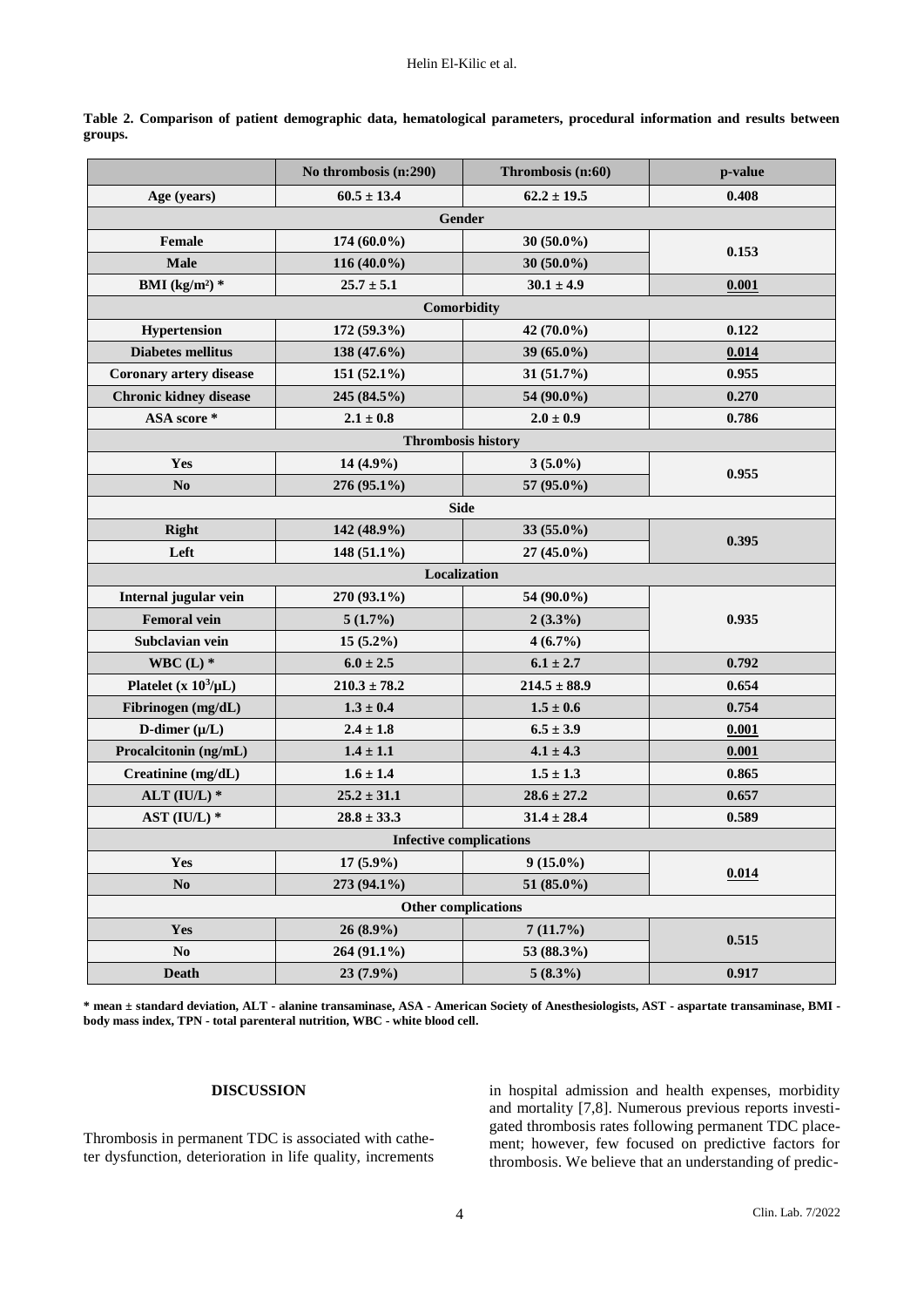|                                                                | Odds ratio | $\%$ 95 CI      | p-value      |
|----------------------------------------------------------------|------------|-----------------|--------------|
| BMI $(\leq 30 \text{ kg/m}^2 \text{ vs.} > 30 \text{ kg/m}^2)$ | 3.842      | $1.774 - 7.063$ | 0.004        |
| <b>Presence of diabetes mellitus</b>                           | 1.692      | $0.766 - 3.738$ | 0.193        |
| D-dimer $(\leq 3 \mu/L \text{ vs.} > 3 \mu/L)$                 | 4.680      | $2.244 - 9.674$ | 0.001        |
| Procalcitonin ( $\leq 2$ ng/mL vs. > 2 ng/mL)                  | 3.415      | $1.295 - 6.282$ | 0.007        |
| Presence of infective complications                            | 3.104      | 1.914 - 4.284   | <u>0.038</u> |

**Table 3. Logistic regression analysis in terms of risk of developing thrombosis.**



**Figure 1. Kaplan-Meier curve of thrombosis development time according to infectious complication status.**

tive factors for thrombosis development following permanent TDC may play a role in the prevention of the condition and related complications. In the present study, presence of infective complications, higher BMI, D-dimer and procalcitonin levels were determined as predictive factors for thrombosis development after permanent TDC placement.

Patients undergoing hemodialysis are faced with increased hemorrhage risk due to uremic status and systemic anticoagulation caused by heparinization. However, previous studies reported controversial results regarding the effect of obesity on thrombosis. Nadolski et al. found no effect of obesity on thrombosis following translumbar TDC placement, but this result may have been influenced by the definition of normal weight as  $BMI < 25$  kg/m<sup>2</sup> [9]. In contrast, Naffouje and col-

leagues stated that hemodialysis catheter thrombosis was significantly more common in obese patients [10]. In the present study, we found that  $BMI > 30 \text{ kg/m}^2$  was associated with significantly increased thrombosis risk in patients with permanent TDC.

D-dimer is a product of fibrin degradation, which can be detected by fragments of protein in blood after clots are dissolved by fibrinolysis. Thus, D-dimer concentration is regarded as an important blood test for diagnosis in cases of suspected thrombosis disorders [11]. Zhu et al., investigating the risk factors of catheter associated thrombosis in right jugular vein, found high D-dimer level is a predictive factor for catheter related complications [12]. Similarly, Chen and colleagues determined D-dimer as a predictive factor for thrombosis in peripherally inserted central catheter [13]. The literature there-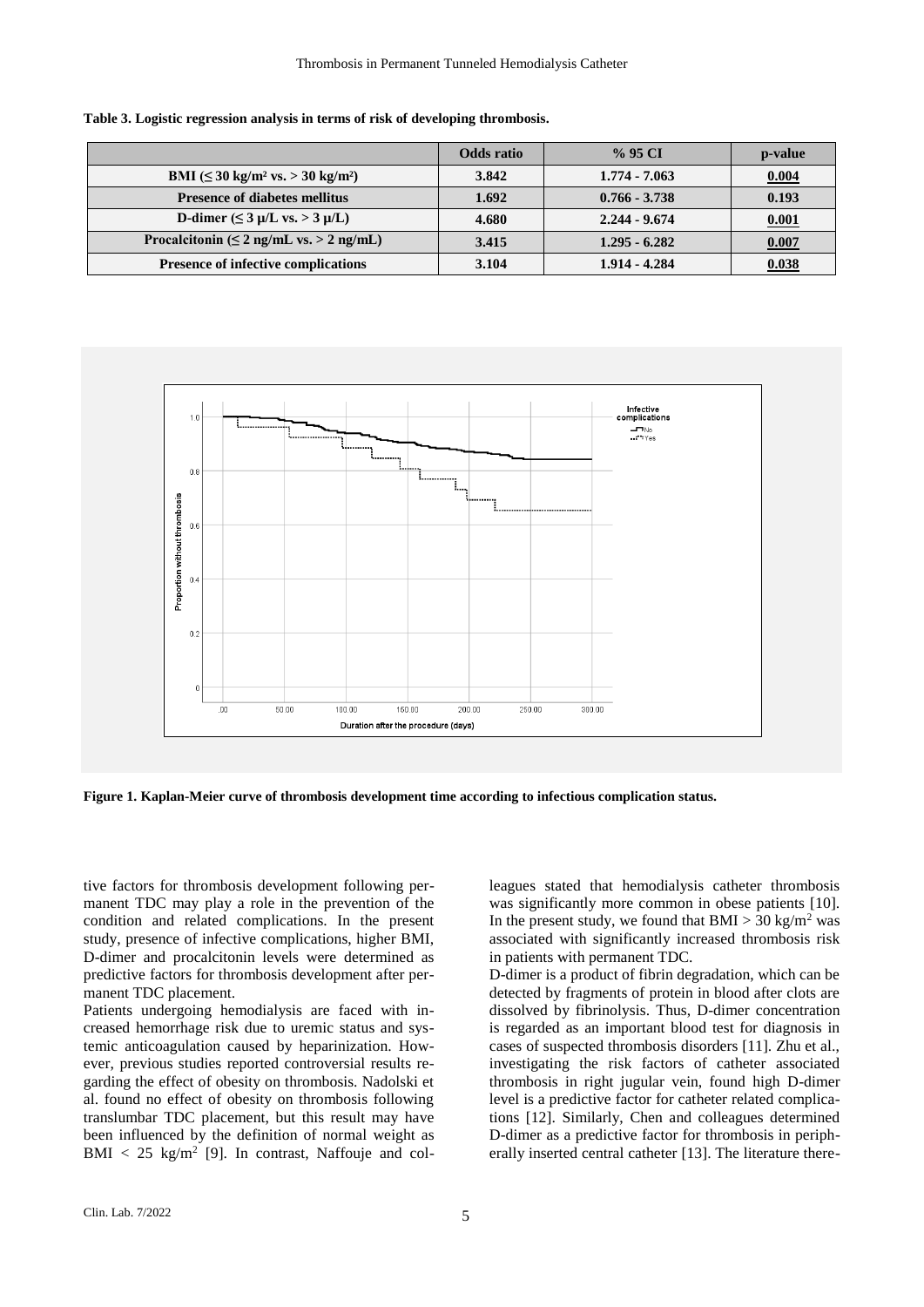

**Figure 2. Kaplan-Meier curve of thrombosis development time according to level of D-dimer.**



**Figure 3. Kaplan-Meier curve of thrombosis development time according to level of procalcitonin.**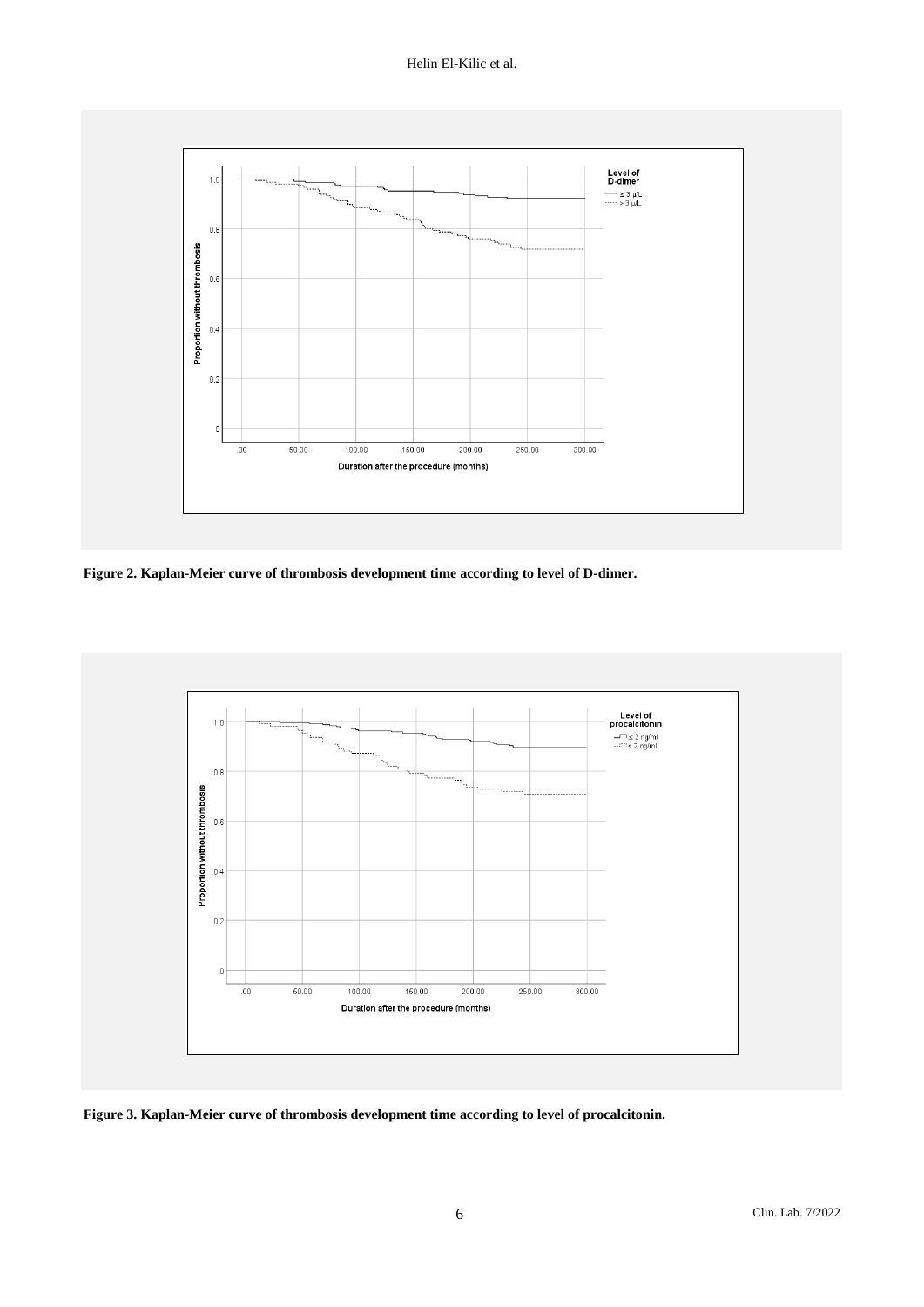

**Figure 4. Kaplan-Meier curve of thrombosis development time according to body mass index.**

fore identifies D-dimer as a predictive factor for thrombosis in patients with permanent TDC placement.

Procalcitonin is a precursor of calcitonin hormone, and procalcitonin levels are elevated in a response to inflammatory events, especially in an infective status. Erickson et al. identified procalcitonin as a potential marker of infective complication associated with thrombotic events [14]. In another study, Rast and colleagues found a significant relationship between procalcitonin level and deep vein thrombosis in the setting of a hospital emergency department [15]. Our finding adds to this evidence that higher procalcitonin level and infective complication increases the risk of thrombosis in patients with permanent TDC.

A nomogram is defined as a graphic calculating device, which creates a two-dimensional diagram to calculate the likelihood of a clinical event. In many medical disciplines, nomograms are used to predict procedure success, possible complications, and follow-up results. Ozgor et al. pointed out the utility of nomograms in the areas of patient counselling, surgical and post-surgical planning, and objective evaluation of procedure outcomes [16]. Additionally, a nomogram allows for formal scientific reporting. Our findings on predictive factors for thrombosis development following permanent TDC placement were not used to develop a new nomogram, as this was outside the scope of this study. However, this finding is potentially valuable for future studies aiming to create such a nomogram.

#### **Limitations**

The present study has some limitations. The main limitation was the retrospective nature of the study. Secondly, procedures were performed by different cardio-vascular surgeons; however, it should be noted that all surgeons were from the same team, had completed their learning curve, and carried out procedures using the same algorithm. The scope of the study did not include the analysis of either the cost of procedures with and without thrombosis, or patients' quality of life, which are subjects for possible future work. Lastly, the present study is not focused on relationship between duration and catheter thrombosis.

#### **CONCLUSION**

This retrospective study demonstrated that the presence of infection and higher BMI > 30 kg/m<sup>2</sup> were risk factors for thrombosis development after permanent TDC placement. Additionally, D-dimer level  $> 3 \mu$ g/mL and procalcitonin level  $> 2$  ng/mL were found to increase the incidence of thrombosis 4.680 and 3.415 times, respectively. However, we recognize that prospective-randomized studies with larger patient numbers are needed to confirm the results of the present study.